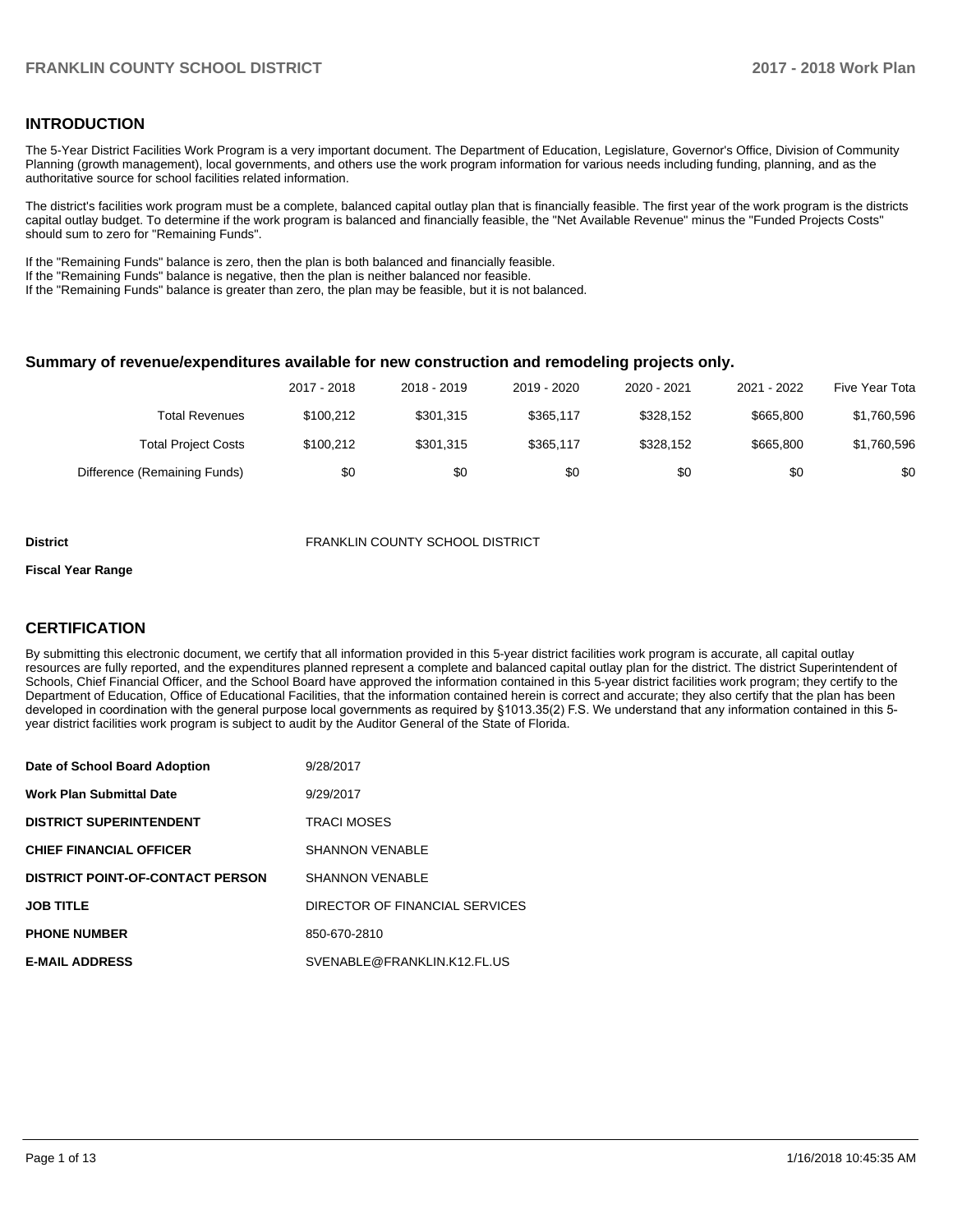# **Expenditures**

# **Expenditure for Maintenance, Repair and Renovation from 1.50-Mills and PECO**

Annually, prior to the adoption of the district school budget, each school board must prepare a tentative district facilities work program that includes a schedule of major repair and renovation projects necessary to maintain the educational and ancillary facilities of the district.

| Item                                                        | 2017 - 2018<br><b>Actual Budget</b>           | 2018 - 2019<br>Projected | 2019 - 2020<br>Projected | 2020 - 2021<br>Projected | 2021 - 2022<br>Projected | <b>Total</b> |  |  |  |  |
|-------------------------------------------------------------|-----------------------------------------------|--------------------------|--------------------------|--------------------------|--------------------------|--------------|--|--|--|--|
| <b>HVAC</b>                                                 | \$40,000                                      | \$40.000                 | \$40,000                 | \$40,000                 | \$40,000                 | \$200,000    |  |  |  |  |
| Locations: FRANKLIN COUNTY SCHOOLS, H G BROWN ELEMENTARY    |                                               |                          |                          |                          |                          |              |  |  |  |  |
| Flooring                                                    | \$10,000                                      | \$10,000                 | \$10,000                 | \$10,000                 | \$10,000                 | \$50,000     |  |  |  |  |
| Locations: FRANKLIN COUNTY SCHOOLS, H G BROWN ELEMENTARY    |                                               |                          |                          |                          |                          |              |  |  |  |  |
| Roofing                                                     | \$10,000                                      | \$10,000                 | \$10,000                 | \$10,000                 | \$10,000                 | \$50,000     |  |  |  |  |
| Locations:                                                  | FRANKLIN COUNTY SCHOOLS, H G BROWN ELEMENTARY |                          |                          |                          |                          |              |  |  |  |  |
| Safety to Life                                              | \$2,500                                       | \$2,500                  | \$2,500                  | \$2,500                  | \$2,500                  | \$12,500     |  |  |  |  |
| FRANKLIN COUNTY SCHOOLS, H G BROWN ELEMENTARY<br>Locations: |                                               |                          |                          |                          |                          |              |  |  |  |  |
| Fencing                                                     | \$50,000                                      | \$5,000                  | \$5,000                  | \$5,000                  | \$5,000                  | \$70,000     |  |  |  |  |
| Locations: FRANKLIN COUNTY SCHOOLS                          |                                               |                          |                          |                          |                          |              |  |  |  |  |
| Parking                                                     | \$2,000                                       | \$10,000                 | \$1,000                  | \$1,000                  | \$1,000                  | \$15,000     |  |  |  |  |
| Locations: FRANKLIN COUNTY SCHOOLS, H G BROWN ELEMENTARY    |                                               |                          |                          |                          |                          |              |  |  |  |  |
| Electrical                                                  | \$5,000                                       | \$5,000                  | \$5,000                  | \$5,000                  | \$5,000                  | \$25,000     |  |  |  |  |
| Locations:<br>FRANKLIN COUNTY SCHOOLS, H G BROWN ELEMENTARY |                                               |                          |                          |                          |                          |              |  |  |  |  |
| Fire Alarm                                                  | \$5,000                                       | \$5,000                  | \$5,000                  | \$5,000                  | \$5,000                  | \$25,000     |  |  |  |  |
| Locations: FRANKLIN COUNTY SCHOOLS, H G BROWN ELEMENTARY    |                                               |                          |                          |                          |                          |              |  |  |  |  |
| Telephone/Intercom System                                   | \$500                                         | \$500                    | \$500                    | \$500                    | \$500                    | \$2,500      |  |  |  |  |
| Locations: FRANKLIN COUNTY SCHOOLS, H G BROWN ELEMENTARY    |                                               |                          |                          |                          |                          |              |  |  |  |  |
| <b>Closed Circuit Television</b>                            | \$10,000                                      | \$10,000                 | \$10,000                 | \$10,000                 | \$10,000                 | \$50,000     |  |  |  |  |
| Locations: FRANKLIN COUNTY SCHOOLS                          |                                               |                          |                          |                          |                          |              |  |  |  |  |
| Paint                                                       | \$4,000                                       | \$4,000                  | \$4,000                  | \$4,000                  | \$4,000                  | \$20,000     |  |  |  |  |
| Locations: FRANKLIN COUNTY SCHOOLS, H G BROWN ELEMENTARY    |                                               |                          |                          |                          |                          |              |  |  |  |  |
| Maintenance/Repair                                          | \$200.000                                     | \$75,000                 | \$150,000                | \$150,000                | \$75,000                 | \$650,000    |  |  |  |  |
| Locations: FRANKLIN COUNTY SCHOOLS, H G BROWN ELEMENTARY    |                                               |                          |                          |                          |                          |              |  |  |  |  |
| <b>Sub Total:</b>                                           | \$339,000                                     | \$177,000                | \$243,000                | \$243,000                | \$168,000                | \$1,170,000  |  |  |  |  |

| <b>IPECO</b><br>) Maintenance Expenditures | \$23,943  | \$23,943  | \$23,943  | \$23,943  | \$23,943  | \$119,715   |
|--------------------------------------------|-----------|-----------|-----------|-----------|-----------|-------------|
| I.50 Mill Sub Total:İ                      | \$315,057 | \$153,057 | \$219,057 | \$219,057 | \$144,057 | \$1,050,285 |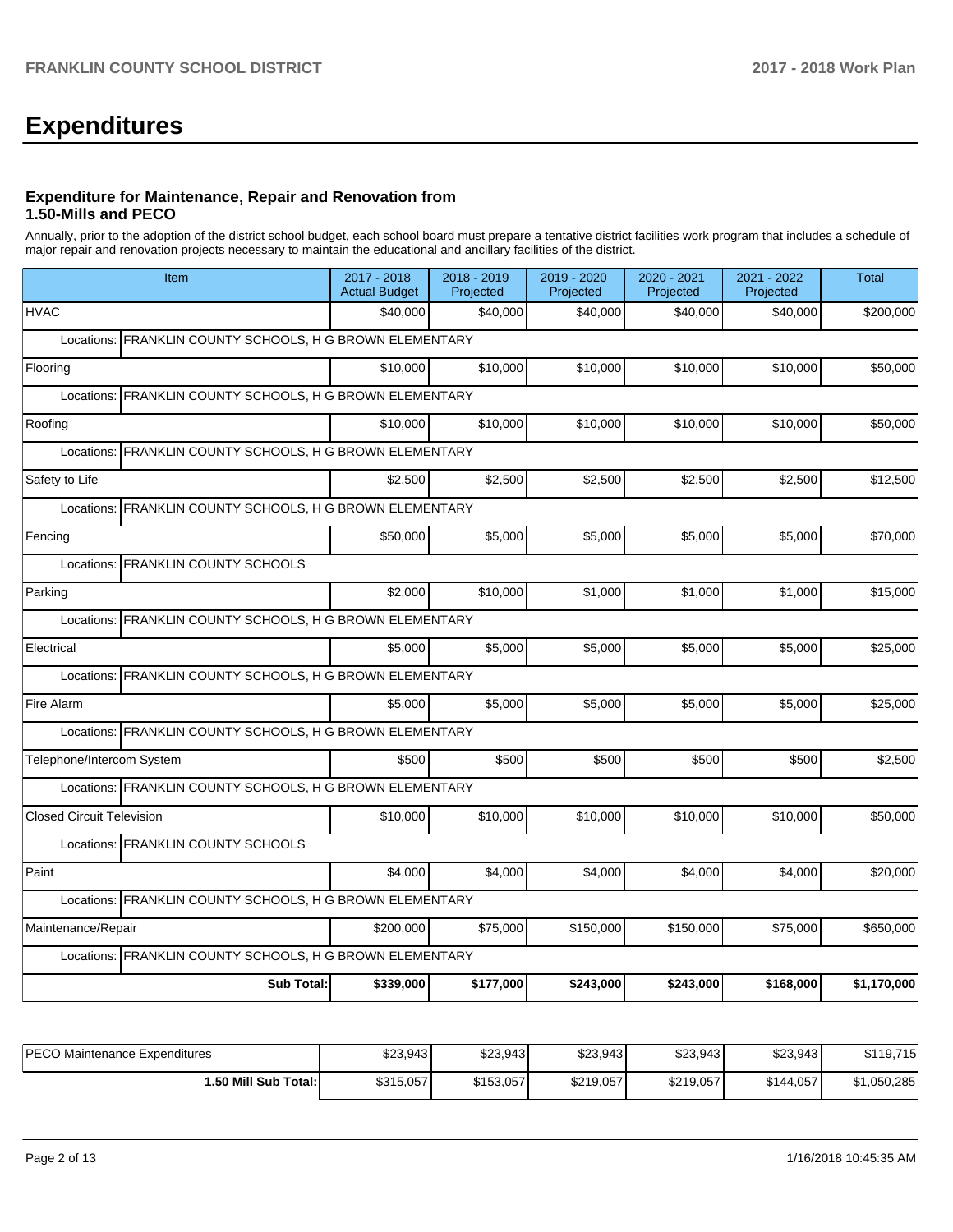No items have been specified.

| otal: | .).000'<br>0.000<br>-13-3-3- | .0001<br>. | .3.000'<br>\$243 | .000 <sub>1</sub><br>. .<br>\$24 | 168,000 | .000 |
|-------|------------------------------|------------|------------------|----------------------------------|---------|------|
|       |                              |            |                  |                                  |         |      |

#### **Local 1.50 Mill Expenditure For Maintenance, Repair and Renovation**

Anticipated expenditures expected from local funding sources over the years covered by the current work plan.

| Item                                                         | 2017 - 2018<br><b>Actual Budget</b> | 2018 - 2019<br>Projected | 2019 - 2020<br>Projected | 2020 - 2021<br>Projected | 2021 - 2022<br>Projected | <b>Total</b> |
|--------------------------------------------------------------|-------------------------------------|--------------------------|--------------------------|--------------------------|--------------------------|--------------|
| Remaining Maint and Repair from 1.5 Mills                    | \$315,057                           | \$153,057                | \$219,057                | \$219,057                | \$144,057                | \$1,050,285  |
| Maintenance/Repair Salaries                                  | \$105,000                           | \$105,000                | \$105,000                | \$105,000                | \$105,000                | \$525,000    |
| <b>School Bus Purchases</b>                                  | \$0                                 | \$120,000                | \$0                      | \$120,000                | \$0                      | \$240,000    |
| <b>Other Vehicle Purchases</b>                               | \$50,000                            | \$0                      | \$25,000                 | \$25,000                 | \$0                      | \$100,000    |
| <b>Capital Outlay Equipment</b>                              | \$20,000                            | \$20,000                 | \$50,000                 | \$50,000                 | \$25,000                 | \$165,000    |
| <b>Rent/Lease Payments</b>                                   | \$0                                 | \$0                      | \$0                      | \$0                      | \$0                      | \$0          |
| <b>COP Debt Service</b>                                      | \$0                                 | \$0                      | \$0                      | \$0                      | \$0                      | \$0          |
| Rent/Lease Relocatables                                      | \$0                                 | \$0                      | \$0                      | \$0                      | \$0                      | \$0          |
| <b>Environmental Problems</b>                                | \$0                                 | \$0                      | \$0                      | \$0                      | \$0                      | \$0          |
| s.1011.14 Debt Service                                       | \$0                                 | \$0                      | \$0                      | \$0                      | \$0                      | \$0          |
| <b>Special Facilities Construction Account</b>               | \$0                                 | \$0                      | \$0                      | \$0                      | \$0                      | \$0          |
| Premiums for Property Casualty Insurance - 1011.71<br>(4a,b) | \$50,000                            | \$65,000                 | \$65,000                 | \$65,000                 | \$65,000                 | \$310,000    |
| Qualified School Construction Bonds (QSCB)                   | \$0                                 | \$0                      | \$0                      | \$0                      | \$0                      | \$0          |
| Qualified Zone Academy Bonds (QZAB)                          | \$0                                 | \$0                      | \$0                      | \$0                      | \$0                      | \$0          |
| Notes Payable - Lease Purchase Agreement                     | \$1,537,740                         | \$1,537,740              | \$1,537,740              | \$1,537,740              | \$1,537,740              | \$7,688,700  |
| <b>Transfer to Charter School</b>                            | \$95,000                            | \$100,000                | \$105,000                | \$110,000                | \$110,000                | \$520,000    |
| <b>Local Expenditure Totals:</b>                             | \$2,172,797                         | \$2,100,797              | \$2,106,797              | \$2,231,797              | \$1,986,797              | \$10,598,985 |

# **Revenue**

### **1.50 Mill Revenue Source**

Schedule of Estimated Capital Outlay Revenue from each currently approved source which is estimated to be available for expenditures on the projects included in the tentative district facilities work program. All amounts are NET after considering carryover balances, interest earned, new COP's, 1011.14 and 1011.15 loans, etc. Districts cannot use 1.5-Mill funds for salaries except for those explicitly associated with maintenance/repair projects. (1011.71 (5), F.S.)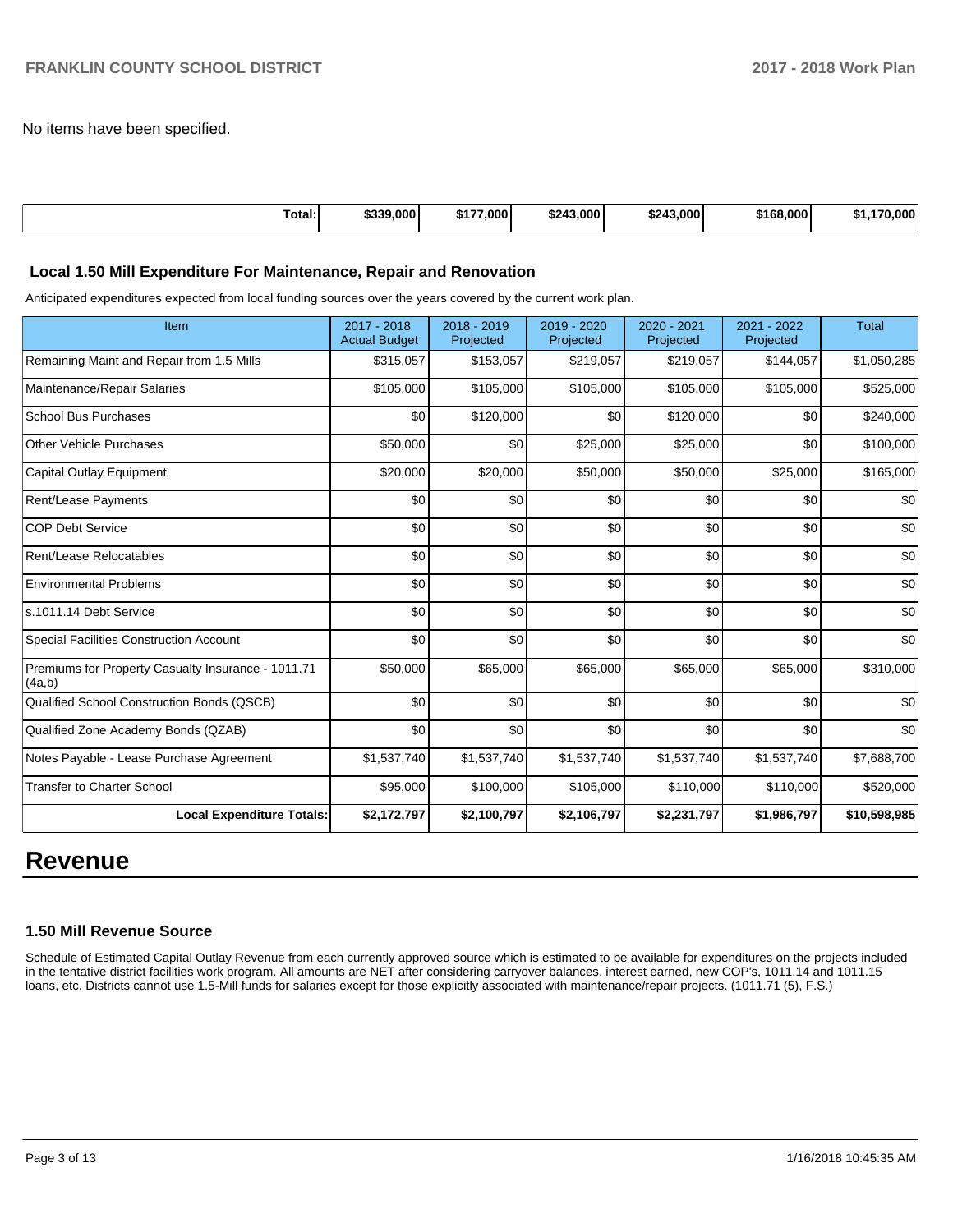# **FRANKLIN COUNTY SCHOOL DISTRICT 2017 - 2018 Work Plan**

| <b>Item</b>                                                                         | Fund | $2017 - 2018$<br><b>Actual Value</b> | $2018 - 2019$<br>Projected | 2019 - 2020<br>Projected | $2020 - 2021$<br>Projected | $2021 - 2022$<br>Projected | <b>Total</b>     |
|-------------------------------------------------------------------------------------|------|--------------------------------------|----------------------------|--------------------------|----------------------------|----------------------------|------------------|
| $(1)$ Non-exempt property<br>lassessed valuation                                    |      | \$1,977,399,849                      | \$2,065,006,820            | \$2,134,592,648          | \$2,229,421,022            | \$2,325,929,182            | \$10,732,349,521 |
| $(2)$ The Millege projected for<br>discretionary capital outlay per<br>ls.1011.71   |      | 1.00                                 | 1.00                       | 1.00                     | 1.00                       | 1.00                       |                  |
| $(3)$ Full value of the 1.50-Mill<br>discretionary capital outlay per<br>ls.1011.71 |      | \$3,322,032                          | \$3,469,211                | \$3,586,116              | \$3,745,427                | \$3,907,561                | \$18,030,347     |
| $(4)$ Value of the portion of the 1.50<br>-Mill ACTUALLY levied                     | 370  | \$1,898,304                          | \$1,982,407                | \$2,049,209              | \$2,140,244                | \$2,232,892                | \$10,303,056     |
| $(5)$ Difference of lines (3) and (4)                                               |      | \$1,423,728                          | \$1,486,804                | \$1,536,907              | \$1,605,183                | \$1,674,669                | \$7,727,291      |

# **PECO Revenue Source**

The figure in the row designated "PECO Maintenance" will be subtracted from funds available for new construction because PECO maintenance dollars cannot be used for new construction.

| Item                          | Fund             | $2017 - 2018$<br><b>Actual Budget</b> | $2018 - 2019$<br>Projected | 2019 - 2020<br>Projected | $2020 - 2021$<br>Projected | 2021 - 2022<br>Projected | <b>Total</b> |
|-------------------------------|------------------|---------------------------------------|----------------------------|--------------------------|----------------------------|--------------------------|--------------|
| <b>IPECO New Construction</b> | 340 <sup>1</sup> | \$0 <sub>1</sub>                      | \$0                        | \$0                      | \$0                        | \$0                      | <b>\$01</b>  |
| PECO Maintenance Expenditures |                  | \$23,943                              | \$23,943                   | \$23,943                 | \$23,943                   | \$23,943                 | \$119,715    |
|                               |                  | \$23,943                              | \$23,943                   | \$23,943                 | \$23,943                   | \$23.943                 | \$119,715    |

# **CO & DS Revenue Source**

Revenue from Capital Outlay and Debt Service funds.

| <b>Item</b>                              | Fund | $2017 - 2018$<br><b>Actual Budget</b> | $2018 - 2019$<br>Projected | 2019 - 2020<br>Projected | $2020 - 2021$<br>Projected | $2021 - 2022$<br>Projected | Total     |
|------------------------------------------|------|---------------------------------------|----------------------------|--------------------------|----------------------------|----------------------------|-----------|
| CO & DS Cash Flow-through<br>Distributed | 360  | \$44.756                              | \$44,756                   | \$44.756                 | \$44.756                   | \$44.756                   | \$223.780 |
| ICO & DS Interest on<br>Undistributed CO | 360  | \$410                                 | \$410                      | \$410                    | \$410                      | \$410                      | \$2,050   |
|                                          |      | \$45,166                              | \$45.166                   | \$45.166                 | \$45.166                   | \$45.166                   | \$225,830 |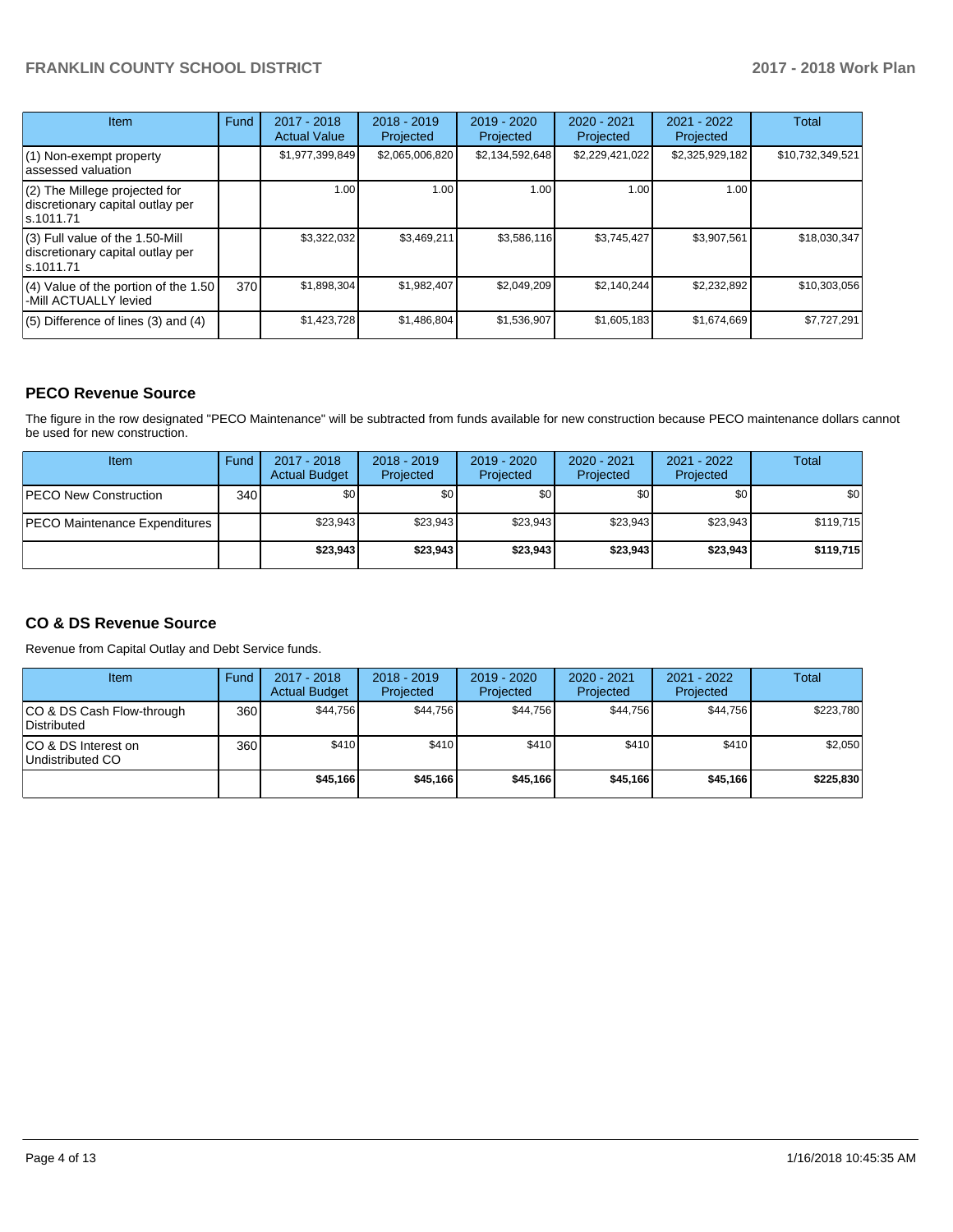## **Fair Share Revenue Source**

Nothing reported for this section. All legally binding commitments for proportionate fair-share mitigation for impacts on public school facilities must be included in the 5-year district work program.

### **Sales Surtax Referendum**

Specific information about any referendum for a 1-cent or 1/2-cent surtax referendum during the previous year.

**Did the school district hold a surtax referendum during the past fiscal year 2016 - 2017?**

No

## **Additional Revenue Source**

Any additional revenue sources

| Item                                                                                                   | $2017 - 2018$<br><b>Actual Value</b> | $2018 - 2019$<br>Projected | 2019 - 2020<br>Projected | 2020 - 2021<br>Projected | 2021 - 2022<br>Projected | <b>Total</b> |
|--------------------------------------------------------------------------------------------------------|--------------------------------------|----------------------------|--------------------------|--------------------------|--------------------------|--------------|
| Proceeds from a s.1011.14/15 F.S. Loans                                                                | \$0                                  | \$0                        | \$0                      | \$0                      | \$0                      | \$0          |
| District Bonds - Voted local bond<br>referendum proceeds per s.9, Art VII<br><b>State Constitution</b> | \$0                                  | \$0                        | \$0                      | \$0                      | \$0                      | \$0          |
| Proceeds from Special Act Bonds                                                                        | \$0                                  | \$0                        | \$0                      | \$0                      | \$0                      | \$0          |
| Estimated Revenue from CO & DS Bond<br>Sale                                                            | \$0                                  | \$0                        | \$0                      | \$0                      | \$0                      | \$0          |
| Proceeds from Voted Capital<br>Improvements millage                                                    | \$0                                  | \$0                        | \$0                      | \$0                      | \$0                      | \$0          |
| Other Revenue for Other Capital Projects                                                               | \$0                                  | \$0                        | \$0                      | \$0                      | \$0                      | \$0          |
| Proceeds from 1/2 cent sales surtax<br>authorized by school board                                      | \$0                                  | \$0                        | \$0                      | \$0                      | \$0                      | \$0          |
| Proceeds from local governmental<br>infrastructure sales surtax                                        | \$0                                  | \$0                        | \$0                      | \$0                      | \$0                      | \$0          |
| Proceeds from Certificates of<br>Participation (COP's) Sale                                            | \$0                                  | \$0                        | \$0                      | \$0                      | \$0                      | \$0          |
| Classrooms First Bond proceeds amount<br>authorized in FY 1997-98                                      | \$0                                  | \$0                        | \$0                      | \$0                      | \$0                      | \$0          |
| <b>Classrooms for Kids</b>                                                                             | \$72,539                             | \$72,539                   | \$72,539                 | \$72,539                 | \$72,539                 | \$362,695    |
| <b>District Equity Recognition</b>                                                                     | \$0                                  | \$0                        | \$0                      | \$0                      | \$0                      | \$0          |
| <b>Federal Grants</b>                                                                                  | \$0                                  | \$0                        | \$0                      | \$0                      | \$0                      | \$0          |
| Proportionate share mitigation (actual<br>cash revenue only, not in kind donations)                    | \$0                                  | \$0                        | \$0                      | \$0                      | \$0                      | \$0          |
| Impact fees received                                                                                   | \$0                                  | \$0                        | \$0                      | \$0                      | \$0                      | \$0          |
| Private donations                                                                                      | \$0                                  | \$0                        | \$0                      | \$0                      | \$0                      | \$0          |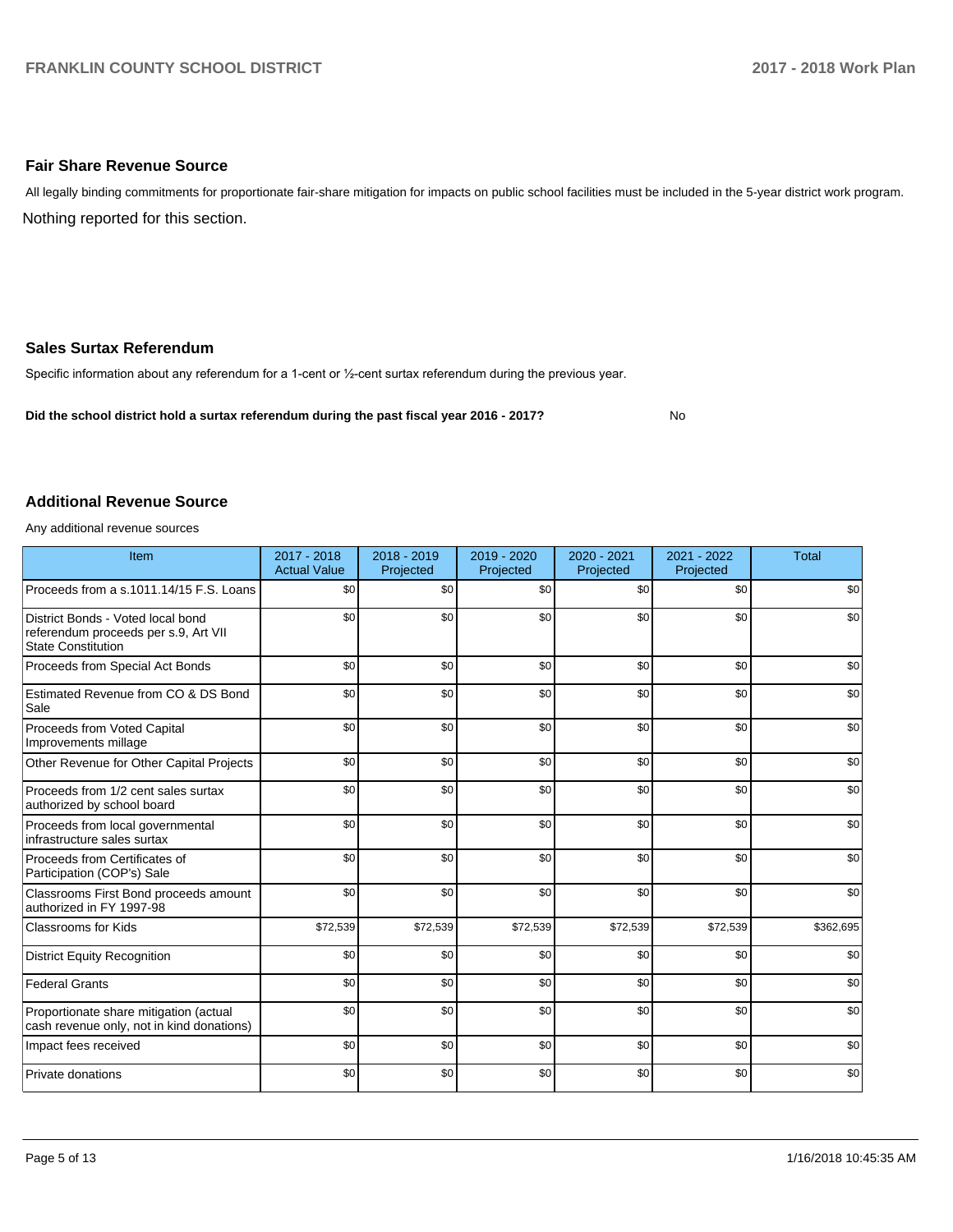# **FRANKLIN COUNTY SCHOOL DISTRICT 2017 - 2018 Work Plan**

| Grants from local governments or not-for-<br>profit organizations                                                         | \$0       | \$0       | \$0       | \$0       | \$0       | \$0         |
|---------------------------------------------------------------------------------------------------------------------------|-----------|-----------|-----------|-----------|-----------|-------------|
| Interest, Including Profit On Investment                                                                                  | \$2,000   | \$2,000   | \$2,000   | \$2,000   | \$2,000   | \$10,000    |
| Revenue from Bonds pledging proceeds<br>from 1 cent or 1/2 cent Sales Surtax                                              | \$0       | \$0       | \$0       | \$0       | \$0       | \$0         |
| <b>Total Fund Balance Carried Forward</b>                                                                                 | \$255,000 | \$300,000 | \$303,000 | \$300,000 | \$300,000 | \$1,458,000 |
| General Capital Outlay Obligated Fund<br><b>Balance Carried Forward From Total</b><br><b>Fund Balance Carried Forward</b> | \$0       | \$0       | \$0       | \$0       | \$0       | \$0         |
| <b>Special Facilities Construction Account</b>                                                                            | \$0       | \$0       | \$0       | \$0       | \$0       | \$0         |
| One Cent - 1/2 Cent Sales Surtax Debt<br>Service From Total Fund Balance Carried<br>Forward                               | \$0       | \$0       | \$0       | \$0       | \$0       | \$0         |
| Capital Outlay Projects Funds Balance<br>Carried Forward From Total Fund<br>Balance Carried Forward                       | \$0       | \$0       | \$0       | \$0       | \$0       | \$0         |
| <b>Subtotal</b>                                                                                                           | \$329,539 | \$374,539 | \$377,539 | \$374,539 | \$374,539 | \$1,830,695 |

# **Total Revenue Summary**

| <b>Item Name</b>                                              | 2017 - 2018<br><b>Budget</b> | $2018 - 2019$<br>Projected | 2019 - 2020<br>Projected | 2020 - 2021<br>Projected | 2021 - 2022<br>Projected | <b>Five Year Total</b> |
|---------------------------------------------------------------|------------------------------|----------------------------|--------------------------|--------------------------|--------------------------|------------------------|
| Local 1.5 Mill Discretionary Capital Outlay<br><b>Revenue</b> | \$1,898,304                  | \$1,982,407                | \$2,049,209              | \$2,140,244              | \$2,232,892              | \$10,303,056           |
| PECO and 1.5 Mill Maint and Other 1.5<br>Mill Expenditures    | (\$2,172,797)                | (\$2,100,797)              | (\$2,106,797)            | (\$2,231,797)            | (\$1,986,797)            | (\$10,598,985)         |
| <b>IPECO Maintenance Revenue</b>                              | \$23,943                     | \$23,943                   | \$23,943                 | \$23,943                 | \$23,943                 | \$119,715              |
| <b>Available 1.50 Mill for New</b><br><b>Construction</b>     | (\$274,493)                  | ( \$118, 390)              | (\$57,588)               | ( \$91, 553)             | \$246,095                | (\$295,929)            |

| <b>Item Name</b>                      | 2017 - 2018<br><b>Budget</b> | $2018 - 2019$<br>Projected | 2019 - 2020<br>Projected | 2020 - 2021<br>Projected | 2021 - 2022<br>Projected | <b>Five Year Total</b> |
|---------------------------------------|------------------------------|----------------------------|--------------------------|--------------------------|--------------------------|------------------------|
| ICO & DS Revenue                      | \$45,166                     | \$45,166                   | \$45,166                 | \$45,166                 | \$45,166                 | \$225,830              |
| <b>IPECO New Construction Revenue</b> | \$0                          | \$0                        | \$0                      | \$0                      | \$0                      | \$0                    |
| Other/Additional Revenue              | \$329,539                    | \$374,539                  | \$377,539                | \$374,539                | \$374,539                | \$1,830,695            |
| <b>Total Additional Revenuel</b>      | \$374,705                    | \$419,705                  | \$422,705                | \$419,705                | \$419,705                | \$2,056,525            |
| <b>Total Available Revenue</b>        | \$100.212                    | \$301,315                  | \$365.117                | \$328.152                | \$665,800                | \$1,760,596            |

# **Project Schedules**

# **Capacity Project Schedules**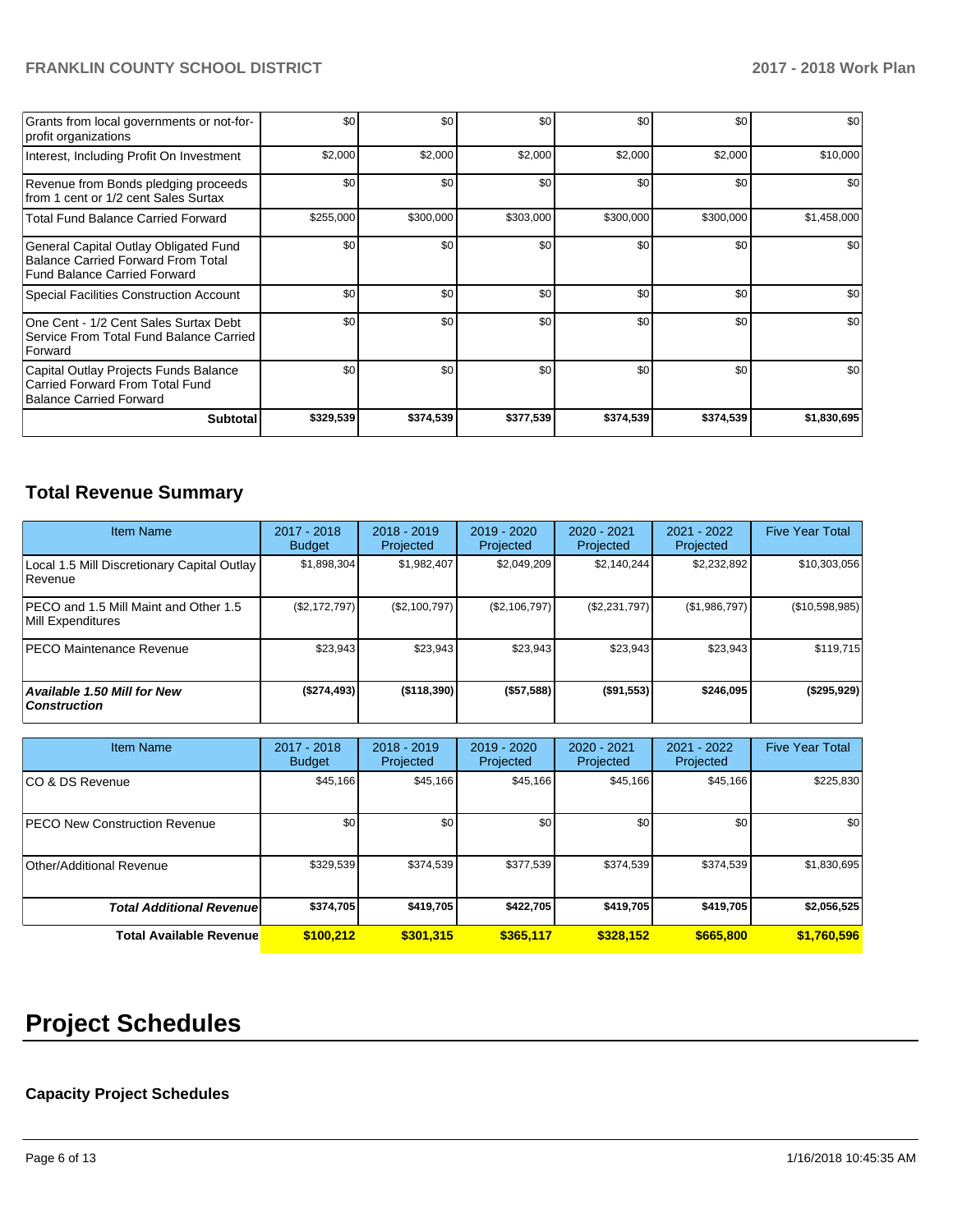A schedule of capital outlay projects necessary to ensure the availability of satisfactory classrooms for the projected student enrollment in K-12 programs.

Nothing reported for this section.

Nothing reported for this section.

#### **Other Project Schedules**

Major renovations, remodeling, and additions of capital outlay projects that do not add capacity to schools.

| <b>Project Description</b>       | Location                                  | 2017 - 2018<br><b>Actual Budget</b> | 2018 - 2019<br>Projected | 2019 - 2020<br>Projected | 2020 - 2021<br>Projected | 2021 - 2022<br>Projected | Total         | Funded |
|----------------------------------|-------------------------------------------|-------------------------------------|--------------------------|--------------------------|--------------------------|--------------------------|---------------|--------|
| Ancillary Facilities             | <b>FRANKLIN COUNTY</b><br><b>ISCHOOLS</b> | \$100,212                           | \$0                      | \$0                      | ا 30                     | \$565,800                | \$666,012 Yes |        |
| VPK Classroom Building           | <b>FRANKLIN COUNTY</b><br><b>ISCHOOLS</b> | \$0                                 | \$201,315                | \$65,117                 | \$28,152                 | \$0                      | \$294,584 Yes |        |
| District Administration Building | <b>FRANKLIN COUNTY</b><br><b>SCHOOLS</b>  | \$0                                 | \$100,000                | \$300,000                | \$300,000                | \$100,000                | \$800,000 Yes |        |
|                                  |                                           | \$100.212                           | \$301,315                | \$365,117                | \$328.152                | \$665,800                | \$1,760,596   |        |

### **Additional Project Schedules**

Any projects that are not identified in the last approved educational plant survey.

Nothing reported for this section.

### **Non Funded Growth Management Project Schedules**

Schedule indicating which projects, due to planned development, that CANNOT be funded from current revenues projected over the next five years.

Nothing reported for this section.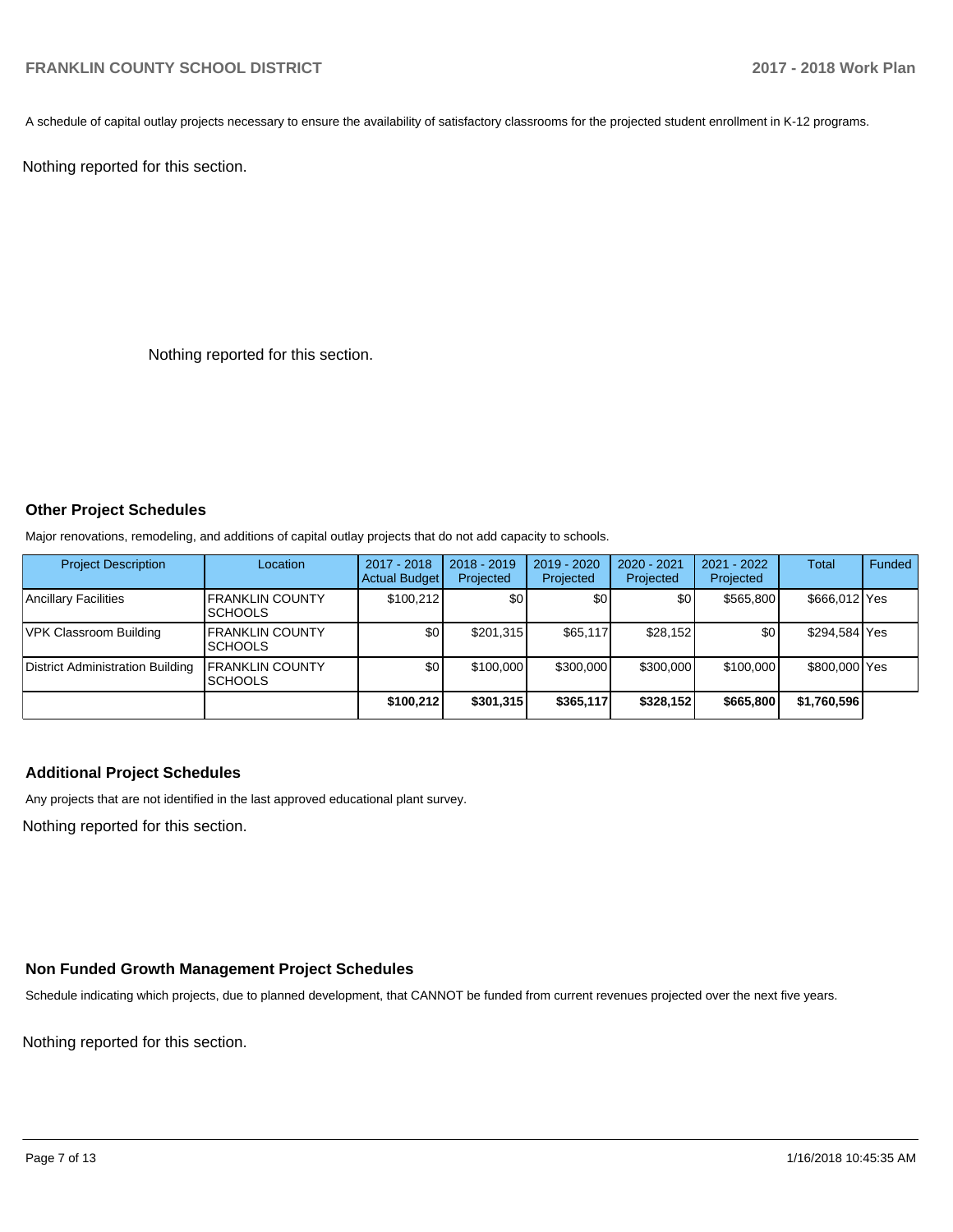# **Tracking**

# **Capacity Tracking**

| Location                                  | $2017 -$<br>2018 Satis.<br>Stu. Sta. | Actual<br>$2017 -$<br><b>2018 FISH</b><br>Capacity | Actual<br>$2016 -$<br>2017<br><b>COFTE</b> | # Class<br>Rooms | Actual<br>Average<br>$2017 -$<br>2018 Class<br><b>Size</b> | Actual<br>$2017 -$<br>2018<br><b>Utilization</b> | <b>New</b><br>Stu.<br><b>Capacity</b> | <b>New</b><br>Rooms to<br>be<br>Added/Re<br>moved | Projected<br>$2021 -$<br>2022<br><b>COFTE</b> | Projected<br>$2021 -$<br>2022<br><b>Utilization</b> | Projected<br>$2021 -$<br>2022 Class<br><b>Size</b> |
|-------------------------------------------|--------------------------------------|----------------------------------------------------|--------------------------------------------|------------------|------------------------------------------------------------|--------------------------------------------------|---------------------------------------|---------------------------------------------------|-----------------------------------------------|-----------------------------------------------------|----------------------------------------------------|
| <b>IFRANKLIN COUNTY</b><br><b>SCHOOLS</b> | .398                                 | .258                                               | 910                                        | 67               | 14                                                         | 72.00 %                                          |                                       |                                                   |                                               | 0.00%                                               | $\Omega$                                           |
|                                           | 398                                  | 1,258                                              | 910                                        | 67               | 14                                                         | 72.37 %                                          | 0                                     |                                                   | 0                                             | 0.00%                                               | 0                                                  |

The COFTE Projected Total (0) for 2021 - 2022 must match the Official Forecasted COFTE Total (994 ) for 2021 - 2022 before this section can be completed. In the event that the COFTE Projected Total does not match the Official forecasted COFTE, then the Balanced Projected COFTE Table should be used to balance COFTE.

| Projected COFTE for 2021 - 2022 |     |  |     |  |  |
|---------------------------------|-----|--|-----|--|--|
| Elementary (PK-3)               | 337 |  |     |  |  |
| Middle (4-8)                    | 349 |  | Ele |  |  |
| High (9-12)                     | 308 |  | Mic |  |  |
|                                 | 994 |  | Hig |  |  |

| <b>Grade Level Type</b> | <b>Balanced Projected</b><br>COFTE for 2021 - 2022 |
|-------------------------|----------------------------------------------------|
| Elementary (PK-3)       | 337                                                |
| Middle (4-8)            | 349                                                |
| High (9-12)             | 308                                                |
|                         | 99,                                                |

# **Relocatable Replacement**

Number of relocatable classrooms clearly identified and scheduled for replacement in the school board adopted financially feasible 5-year district work program.

| Location                               | 2017<br>$^{\prime}$ - 2018. | 2018 - 2019 | 2019 - 2020 | 2020 - 2021 | $-2022$<br>2021 | Year 5 Total |
|----------------------------------------|-----------------------------|-------------|-------------|-------------|-----------------|--------------|
| <b>Total Relocatable Replacements:</b> |                             |             |             |             |                 | 0            |

# **Charter Schools Tracking**

Information regarding the use of charter schools.

| Location-Type | # Relocatable<br>units or<br>permanent<br>classrooms | Owner      | Year Started or  <br>Scheduled | <b>Student</b><br><b>Stations</b> | <b>Students</b><br>Enrolled | Years in<br>Contract | <b>Total Charter</b><br><b>Students</b><br>projected for<br>2021 - 2022 |
|---------------|------------------------------------------------------|------------|--------------------------------|-----------------------------------|-----------------------------|----------------------|-------------------------------------------------------------------------|
| ABC School    |                                                      | 20 PRIVATE | 2001                           | 340 <sup>1</sup>                  | 330                         | 15                   | 350                                                                     |
|               | 20 <sup>1</sup>                                      |            |                                | 340                               | 330                         |                      | 350                                                                     |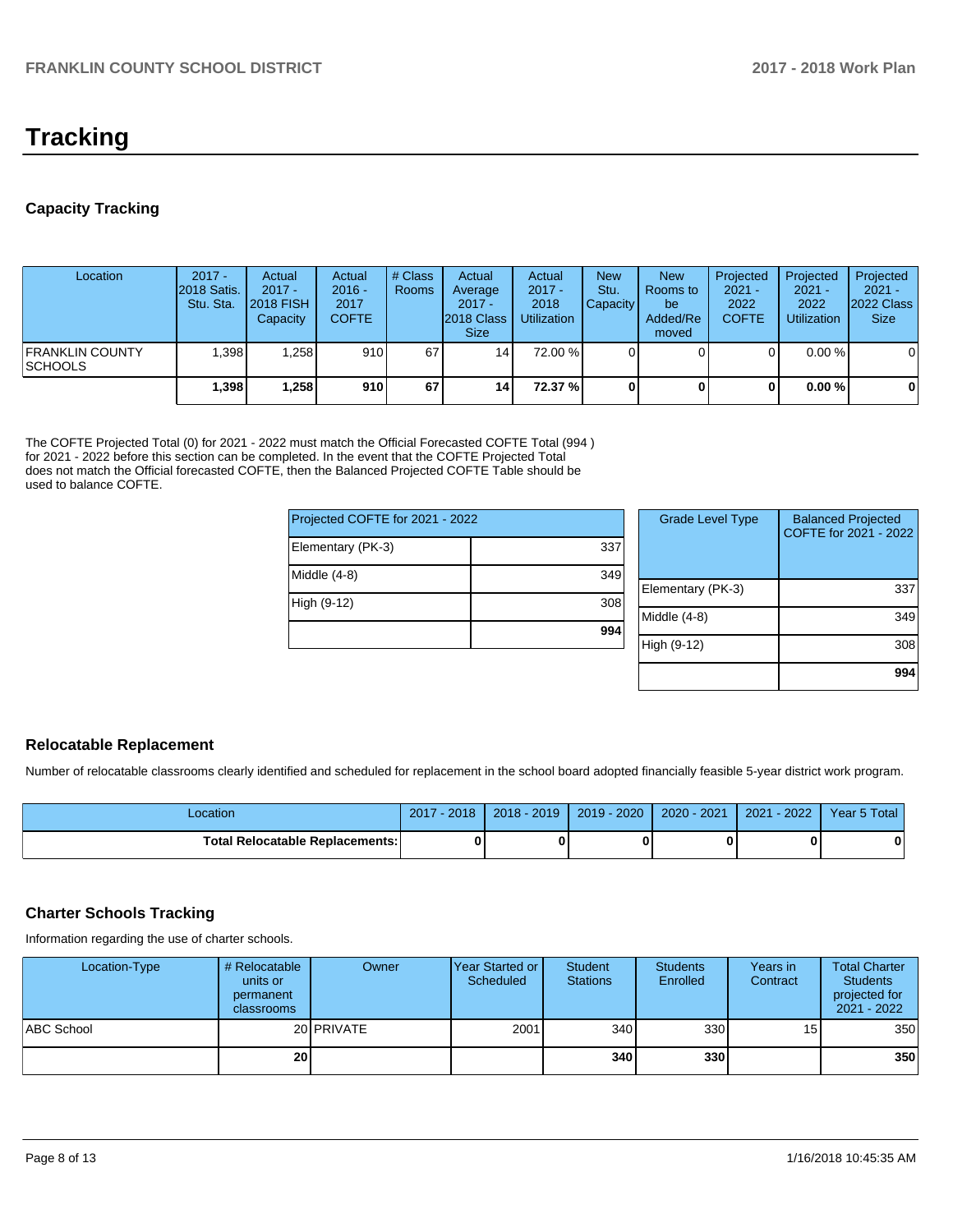# **Special Purpose Classrooms Tracking**

The number of classrooms that will be used for certain special purposes in the current year, by facility and type of classroom, that the district will, 1), not use for educational purposes, and 2), the co-teaching classrooms that are not open plan classrooms and will be used for educational purposes.

| School                               | <b>School Type</b> | # of Elementary<br>K-3 Classrooms | # of Middle 4-8<br><b>Classrooms</b> | # of High $9-12$<br><b>Classrooms</b> | # of $ESE$<br><b>Classrooms</b> | # of Combo<br><b>Classrooms</b> | Total<br>Classrooms |
|--------------------------------------|--------------------|-----------------------------------|--------------------------------------|---------------------------------------|---------------------------------|---------------------------------|---------------------|
| <b>Total Educational Classrooms:</b> |                    |                                   |                                      |                                       |                                 |                                 | 0                   |
| School                               | <b>School Type</b> | # of Elementary<br>K-3 Classrooms | # of Middle 4-8<br><b>Classrooms</b> | # of High $9-12$<br><b>Classrooms</b> | # of $ESE$<br><b>Classrooms</b> | # of Combo<br><b>Classrooms</b> | Total<br>Classrooms |
| <b>Total Co-Teaching Classrooms:</b> |                    |                                   |                                      |                                       |                                 |                                 | 0                   |

#### **Infrastructure Tracking**

**Necessary offsite infrastructure requirements resulting from expansions or new schools. This section should include infrastructure information related to capacity project schedules and other project schedules (Section 4).** 

Not Specified

**Proposed location of planned facilities, whether those locations are consistent with the comprehensive plans of all affected local governments, and recommendations for infrastructure and other improvements to land adjacent to existing facilities. Provisions of 1013.33(12), (13) and (14) and 1013.36 must be addressed for new facilities planned within the 1st three years of the plan (Section 5).** 

Not Specified

**Consistent with Comp Plan?** No

### **Net New Classrooms**

The number of classrooms, by grade level and type of construction, that were added during the last fiscal year.

| List the net new classrooms added in the 2016 - 2017 fiscal year. |                                                                                                                                                         |                            | List the net new classrooms to be added in the 2017 - 2018 fiscal<br>year. |                        |                                                                        |                          |                              |                      |  |
|-------------------------------------------------------------------|---------------------------------------------------------------------------------------------------------------------------------------------------------|----------------------------|----------------------------------------------------------------------------|------------------------|------------------------------------------------------------------------|--------------------------|------------------------------|----------------------|--|
|                                                                   | "Classrooms" is defined as capacity carrying classrooms that are added to increase<br>capacity to enable the district to meet the Class Size Amendment. |                            |                                                                            |                        | Totals for fiscal year 2017 - 2018 should match totals in Section 15A. |                          |                              |                      |  |
| Location                                                          | $2016 - 2017$ #<br>Permanent                                                                                                                            | $2016 - 2017$ #<br>Modular | $2016 - 2017$ #<br>Relocatable                                             | $2016 - 2017$<br>Total | $2017 - 2018$ #<br><b>Permanent</b>                                    | 2017 - 2018 #<br>Modular | 2017 - 2018 #<br>Relocatable | 2017 - 2018<br>Total |  |
| Elementary (PK-3)                                                 |                                                                                                                                                         |                            |                                                                            |                        |                                                                        |                          |                              |                      |  |
| Middle (4-8)                                                      |                                                                                                                                                         |                            |                                                                            |                        |                                                                        |                          |                              |                      |  |
| High (9-12)                                                       |                                                                                                                                                         |                            |                                                                            |                        |                                                                        |                          |                              |                      |  |
|                                                                   |                                                                                                                                                         |                            |                                                                            |                        |                                                                        |                          |                              |                      |  |

#### **Relocatable Student Stations**

Number of students that will be educated in relocatable units, by school, in the current year, and the projected number of students for each of the years in the workplan.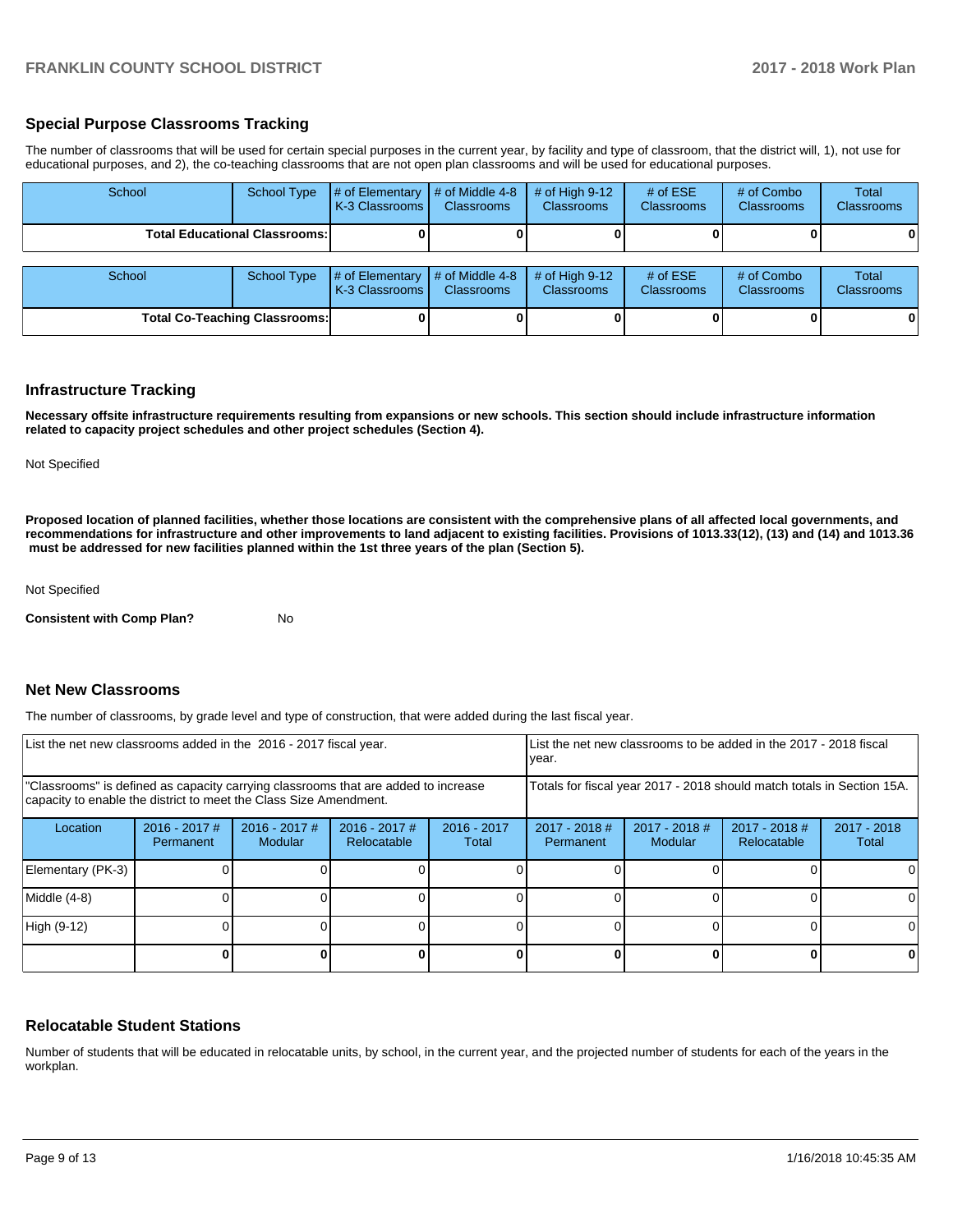# **FRANKLIN COUNTY SCHOOL DISTRICT 2017 - 2018 Work Plan**

| <b>Site</b>                                       | 2017 - 2018 | $2018 - 2019$ | 2019 - 2020 | $2020 - 2021$ | $2021 - 2022$ | 5 Year Average |
|---------------------------------------------------|-------------|---------------|-------------|---------------|---------------|----------------|
| <b>FRANKLIN COUNTY SCHOOLS</b>                    |             |               |             |               |               |                |
| Totals for FRANKLIN COUNTY SCHOOL DISTRICT        |             |               |             |               |               |                |
| Total students in relocatables by year.           |             |               |             |               |               | 0              |
| Total number of COFTE students projected by year. | 936         | 956           | 959         | 984           | 994           | 966            |
| Percent in relocatables by year.                  | 0%          | 0%            | 0%          | 0%            | 0%            | 0%             |

# **Leased Facilities Tracking**

Exising leased facilities and plans for the acquisition of leased facilities, including the number of classrooms and student stations, as reported in the educational plant survey, that are planned in that location at the end of the five year workplan.

| Location                       | # of Leased<br>Classrooms 2017 -<br>2018 | <b>FISH Student</b><br><b>Stations</b> | Owner | # of Leased<br>Classrooms 2021 -<br>2022 | <b>FISH Student</b><br><b>Stations</b> |
|--------------------------------|------------------------------------------|----------------------------------------|-------|------------------------------------------|----------------------------------------|
| <b>FRANKLIN COUNTY SCHOOLS</b> |                                          |                                        |       |                                          |                                        |
|                                | U.                                       |                                        |       | υ                                        | 01                                     |

## **Failed Standard Relocatable Tracking**

Relocatable units currently reported by school, from FISH, and the number of relocatable units identified as 'Failed Standards'.

Nothing reported for this section.

# **Planning**

#### **Class Size Reduction Planning**

**Plans approved by the school board that reduce the need for permanent student stations such as acceptable school capacity levels, redistricting, busing, year-round schools, charter schools, magnet schools, public-private partnerships, multitrack scheduling, grade level organization, block scheduling, or other alternatives.**

The Franklin County Schools facility reduces the need for permanent student stations over the next five years. This facility will contain 1,132 student stations. That is in excess of the official forecasted COFTE of 1046.

#### **School Closure Planning**

**Plans for the closure of any school, including plans for disposition of the facility or usage of facility space, and anticipated revenues.** 

The the old Apalachicola High School site is under a sales contract. Expected revenues from the sale of site will be nominal.

# **Long Range Planning**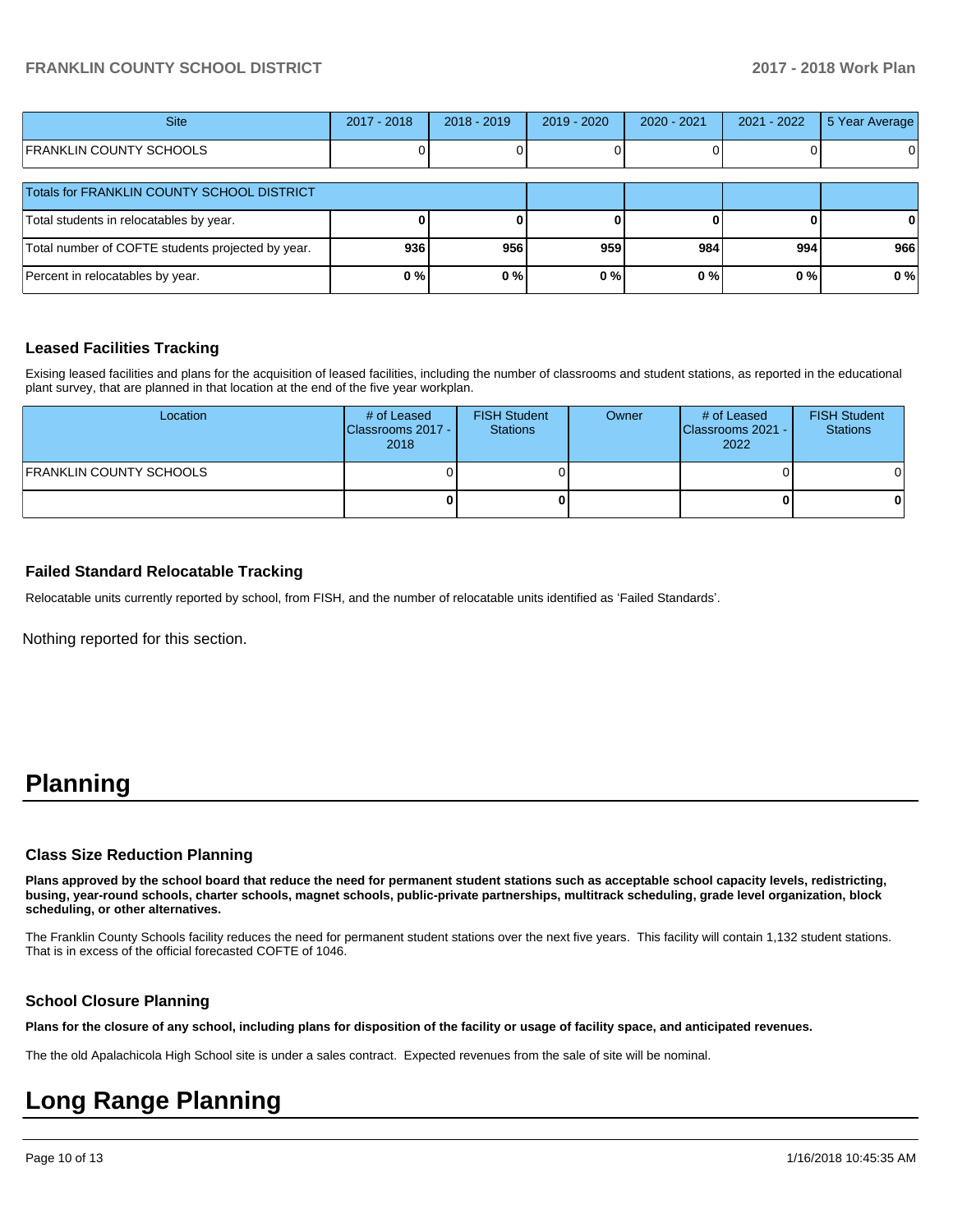# **Ten-Year Maintenance**

District projects and locations regarding the projected need for major renovation, repair, and maintenance projects within the district in years 6-10 beyond the projects plans detailed in the five years covered by the work plan.

Nothing reported for this section.

## **Ten-Year Capacity**

Schedule of capital outlay projects projected to ensure the availability of satisfactory student stations for the projected student enrollment in K-12 programs for the future 5 years beyond the 5-year district facilities work program.

Nothing reported for this section.

#### **Ten-Year Planned Utilization**

Schedule of planned capital outlay projects identifying the standard grade groupings, capacities, and planned utilization rates of future educational facilities of the district for both permanent and relocatable facilities.

| <b>Grade Level Projections</b>  | <b>FISH</b><br><b>Student</b><br><b>Stations</b> | Actual 2016 -<br><b>2017 FISH</b><br>Capacity | Actual<br>$2016 -$<br>2017<br><b>COFTE</b> | Actual 2016 - 2017<br><b>Utilization</b> | Actual 2017 - 2018 / 2026 - 2027 new<br>Student Capacity to be added/removed | Projected 2026<br><b>2027 COFTE</b> | Projected 2026 -<br>2027 Utilization |
|---------------------------------|--------------------------------------------------|-----------------------------------------------|--------------------------------------------|------------------------------------------|------------------------------------------------------------------------------|-------------------------------------|--------------------------------------|
| Elementary - District<br>Totals |                                                  |                                               | 0.00                                       | 0.00%                                    |                                                                              |                                     | 0.00%                                |
| Middle - District Totals        | 1.398                                            | 1,258                                         | 910.40                                     | 72.34 %                                  |                                                                              | 1.000                               | 79.49 %                              |
| High - District Totals          |                                                  |                                               | 0.00                                       | 0.00%                                    |                                                                              |                                     | 0.00 %                               |
| Other - ESE, etc                | 104                                              |                                               | 13.60                                      | 0.00%                                    |                                                                              |                                     | 0.00 %                               |
|                                 | 1,502                                            | 1,258                                         | 924.00                                     | 73.45 %                                  |                                                                              | 1,000                               | 79.49 %                              |

**Combination schools are included with the middle schools for student stations, capacity, COFTE and utilization purposes because these facilities all have a 90% utilization factor. Use this space to explain or define the grade groupings for combination schools.** 

No comments to report.

### **Ten-Year Infrastructure Planning**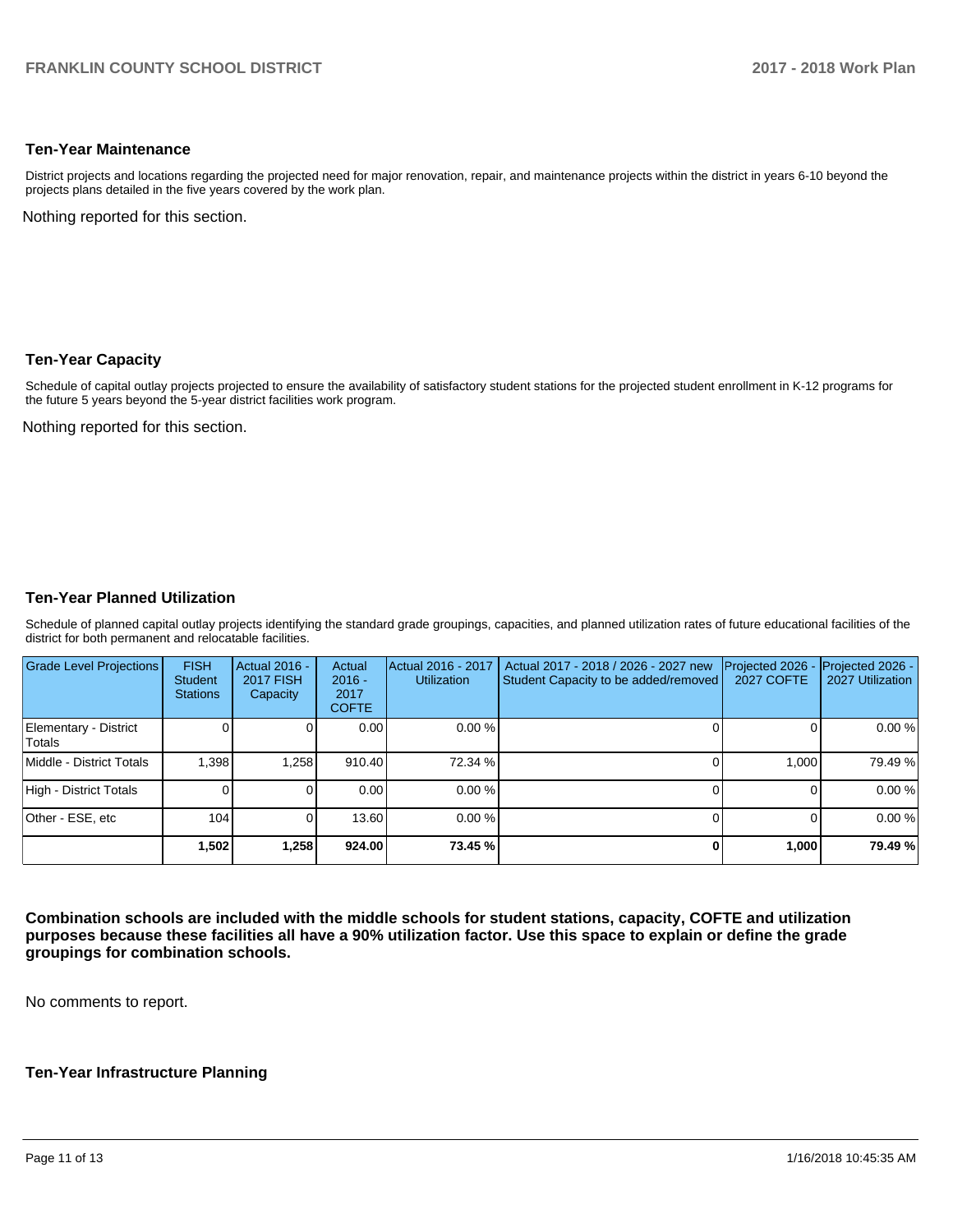#### **Proposed Location of Planned New, Remodeled, or New Additions to Facilities in 06 thru 10 out years (Section 28).**

Nothing reported for this section.

Plans for closure of any school, including plans for disposition of the facility or usage of facility space, and anticipated revenues in the 06 thru 10 out **years (Section 29).**

Nothing reported for this section.

#### **Twenty-Year Maintenance**

District projects and locations regarding the projected need for major renovation, repair, and maintenance projects within the district in years 11-20 beyond the projects plans detailed in the five years covered by the work plan.

Nothing reported for this section.

#### **Twenty-Year Capacity**

Schedule of capital outlay projects projected to ensure the availability of satisfactory student stations for the projected student enrollment in K-12 programs for the future 11-20 years beyond the 5-year district facilities work program.

Nothing reported for this section.

#### **Twenty-Year Planned Utilization**

Schedule of planned capital outlay projects identifying the standard grade groupings, capacities, and planned utilization rates of future educational facilities of the district for both permanent and relocatable facilities.

| <b>Grade Level Projections</b>   | <b>FISH</b><br><b>Student</b><br><b>Stations</b> | <b>Actual 2016 -</b><br><b>2017 FISH</b><br>Capacity | Actual<br>$2016 -$<br>2017<br><b>COFTE</b> | Actual 2016 - 2017<br><b>Utilization</b> | Actual 2017 - 2018 / 2036 - 2037 new<br>Student Capacity to be added/removed | Projected 2036<br><b>2037 COFTE</b> | Projected 2036 -<br>2037 Utilization |
|----------------------------------|--------------------------------------------------|------------------------------------------------------|--------------------------------------------|------------------------------------------|------------------------------------------------------------------------------|-------------------------------------|--------------------------------------|
| Elementary - District<br> Totals |                                                  |                                                      | 0.00                                       | 0.00%                                    |                                                                              |                                     | 0.00%                                |
| Middle - District Totals         | 1.398                                            | 1.258                                                | 910.40                                     | 72.34 %                                  |                                                                              |                                     | 0.00%                                |
| High - District Totals           |                                                  |                                                      | 0.00                                       | 0.00%                                    |                                                                              |                                     | 0.00%                                |
| Other - ESE, etc                 | 104                                              |                                                      | 13.60                                      | $0.00 \%$                                |                                                                              |                                     | 0.00%                                |
|                                  | 1,502                                            | 1,258                                                | 924.00                                     | 73.45 %                                  |                                                                              |                                     | 0.00%                                |